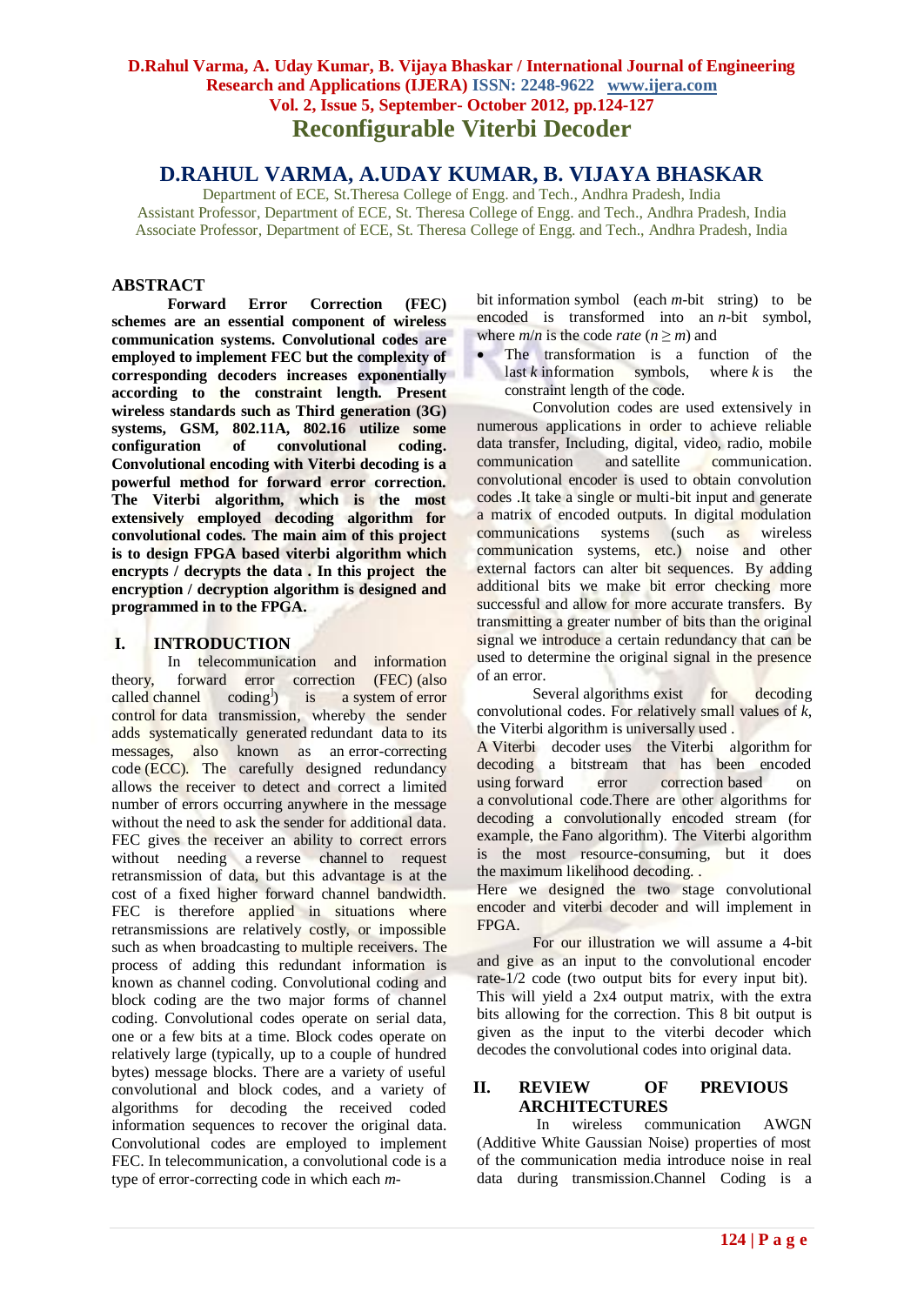### **D.Rahul Varma, A. Uday Kumar, B. Vijaya Bhaskar / International Journal of Engineering Research and Applications (IJERA) ISSN: 2248-9622 www.ijera.com Vol. 2, Issue 5, September- October 2012, pp.124-127**

technique to introduce redundant code in real code to remove interference and error during transmission. Coded data in sender side thus increased by volume and error effect becomes less compare with uncoded data. Receiver end receives this data and decodes the data using some techniques. Viterbi decoding is one of the popular techniques to decode data effectively. Viterbi algorithm (VA) is an optimum decoding algorithm for the convolutional code. Convolutional encoding and Viterbi Decoding are widely used for reliable data transmission.

There are different approaches of implementation for Convolutional Encoder and Viterbi Decoder in the literatures. previously the implementation of Convolutional Encoder and Viterbi Decoder in the DSP Platform. It is a flexible platform but slow in speed. Using μC Platform implementation of Convolutional Encoder and Viterbi Decoder is also Slow.

To overcome the performance issue of Convolutional Encoder and Viterbi Decoder, FPGA based implementation has been proposed. These Implementations have Fixed Constraint Length and Code Rate or with Partial Configuration Facility. Complexity of Viterbi decoding algorithm increases in terms of convolutionally encoded trellis length. Increasing the trellis length causes the algorithm to take more time to decode. This will cause transmission speed lower but make the transmission more reliable. Lowering the trellis length will increase the transmission speed . A highly complex Viterbi Decoder someway loses its advantages, when it is adopted to decode sequences transmitted on a low-noise channel. In this case, low minimum distance codes are more suitable for achieving a good performance, and a higher bit rate can be transmitted by lowering the coding rate.

#### **III. VITERBI DECODER**

Viterbi decoder is most commonly used to resolve convolution codes. This is essential for the purpose of secure transmission of data and its corresponding retrieval during reception. Viterbi decoders also have the property of compressing the number of bits of the data input to half. As a result redundancy in the codes is also reduced. Hence viterbi decoding is more effective and efficient. The Viterbi decoder designed here is an 8:4 decoder. The same logic and concept can also be extended to further number of bits also. Viterbi decoders are based on the basic algorithm which comprises of minimum path and value calculation and retracing the path. This minimum values calculation is determined by EX-OR operation and then comparing .This can be briefed by means of the block diagram .



Fig 5: Block Diagram of viterbi decoder **BMU:** Branch metric unit **ACS:** Add , compare and select **TBU:** Trace back unit **d in:** Input data **d** out: Output data

### **IV.VITERBI ALGORITHM**

The algorithm for Viterbi decoder can be explained by using the example below. Let us consider the input 11010001.

### **Mininum value and minimum path calculation**

The input is taken in the form of four sets each,comprising of 2 bits starting from the MSB. The first two bits from the MSB are taken and are XORed with the values predetermined for the encoder as STATE 0 and the values are obtained. Similarly they are also EXOR-ed with the values of STATE 1 and the values are also noted down. Thus we obtain 2 sets of 4 values each , for state 0 and state 1. The corresponding values are compared and the minimum of each of the 2 values is noted down for all the 4 values. Also corresponding position values are marked as 00,01,10,11 respectively. For the minimum path calculation, the value corresponding to that particular minimum path is taken and its state value (state 0 or state 1) is assigned to the minimum path in decimal notation. This is the function of the BMU.

| Value 0                  | Value 1                               | <b>Min Distance</b> | Path           |
|--------------------------|---------------------------------------|---------------------|----------------|
| $11$ Xor $00 = 11 = 3$   | 11 Xor $11 = 00 = 0$                  | 0(00)               | 1              |
| 11 Xor $01 = 10 = 2$     | 11 Xor $10 = 01 = 1$                  | 1(01)               | 3              |
| 11 Xor $11 = 00 = 0$     | 11 Xor $00 = 11 = 3$                  | 0(10)               | $\mathbf{0}$   |
| 11 Xor $10 = 01 = 1$     | 11 Xor $01 = 10 = 2$                  | 1(11)               | $\mathbf{2}$   |
| 01 Xor $00 = 01 = 1+0=1$ | 01 Xor $11 = 10 = 2+1=3$              | 1(00)               | $\mathbf{0}$   |
| 01 Xor $01 = 00 = 0+0=0$ | 01 Xor $10 = 11 = 3+1=4$              | 0(01)               | $\overline{2}$ |
| 01 Xor $11 = 10 = 2+0=2$ | 01 Xor $00 = 01 = 1+1=2$              | 2(10)               | $0$ or $1$     |
| 01 Xor $10 = 11 = 3+0=3$ | 01 Xor $01 = 00 = 0 + 1 = 1$          | 1(11)               | 3              |
| 00 Xor $00 = 00 = 0+1=1$ | 00 Xor $11 = 11 = 3+0=3$              | 1(00)               | $\mathbf{0}$   |
| 00 Xor $01 = 01 = 1+2=3$ | 00 Xor $10 = 10 = 2+1=3$              | 3(01)               | $2$ or $3$     |
| 00 Xor $11 = 11 = 3+1=4$ | $00 \text{ Xor } 00 = 00 = 0 + 0 = 0$ | 0(10)               | 1              |
| 00 Xor $10 = 10 = 2+2=4$ | 00 Xor $01 = 01 = 1+1=2$              | $\sim$              | 3              |
| 01 Xor $00 = 01 = 1+1=2$ | 01 Xor $11 = 10 = 2+3=5$              | 2(00)               | $\bf{0}$       |
| 01 Xor $01 = 00 = 0+0=0$ | 01 Xor $10 = 11 = 3+2=5$              | 0(01)               | $\overline{2}$ |
| 01 Xor $11 = 10 = 2+1=3$ | 01 Xor $00 = 01 = 1+3=4$              | 3(10)               | $\bf{0}$       |
| 01 Xor $10 = 11 = 3+0=3$ | 01 Xor $01 = 00 = 0 + 2 = 2$          | 2(11)               | 3              |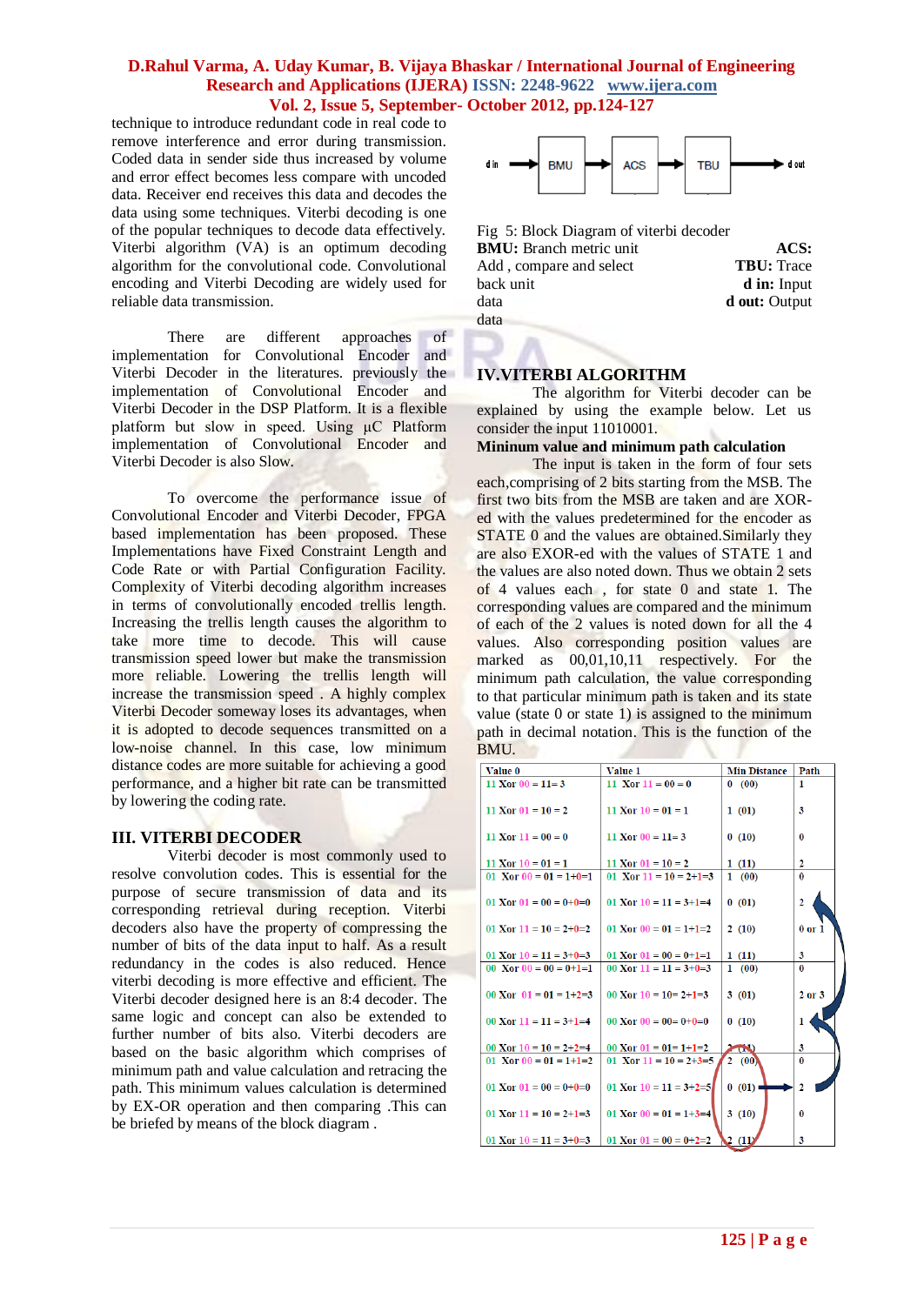### **D.Rahul Varma, A. Uday Kumar, B. Vijaya Bhaskar / International Journal of Engineering Research and Applications (IJERA) ISSN: 2248-9622 www.ijera.com Vol. 2, Issue 5, September- October 2012, pp.124-127**

Once the  $1<sup>st</sup>$  row is resolved, the second set of two bits starting from the MSB (01 in our case) is EXOR-ed as explained for the first set. Now the corresponding states of the respective values(value 0 or value 1) are obtained and their corresponding STATE VALUES are noted down(in binary). These state values denote the minimum distance positions , obtained in the previous row resolution. The corresponding value of the minimum distance is chosen and is added to the EXOR-ed outputs of the present row(both in binary) for both value 0 and value 1. They are then compared and minimum distance is once again obtained and corresponding positions are assigned. This is the function of the ACS unit. The path calculation is the same as the first row.

The above procedure is repeated for rows 3 and 4 also and their corresponding values are obtained.

#### **Path trace back procedure**

The final step is the trace back procedure, wherein the all the values are consolidated to obtain the final output. If the position of minimum value is 00 or 01, a 0 is obtained in the output. For any other values, a 1 is obtained at the output. In this calculation, the minimum value of the last row is taken and based on its position a 1 or 0 is assigned as one of the output bits. The corresponding path is noted and converted to binary. The minimum value corresponding to that particular path ,is noted and once again a position based output bit assignment is made as explained previously, for the row 3. This is repeated for all the remaining rows . Thus,4 output bits are obtained. These bits are then concatenated and a process of bit reversal is made .thus a 4 bit output is derived from an 8 bits input that was given to the viterbi decoder

The output for the 8 to 4 viterbi decoder is shown below. The encoded bit is given as input and the 4 bit original message bit is decoded and got as the output.

# **V. RESULT**

Model simwaveform & Synthesis Report of viterbi decoder:

| Vessiges             |         |  |  |  |   |
|----------------------|---------|--|--|--|---|
| (decode) clk         | S.      |  |  |  |   |
| decode/rst           | \$1     |  |  |  |   |
| Ţ.<br>/decode/indata | 1101001 |  |  |  |   |
| /decode/output1      | W       |  |  |  | ⋒ |
|                      |         |  |  |  |   |

Fig 8: Modelsim waveform of viterbi decoder

| ==========                      |                                                                                                   |  |  |  |  |
|---------------------------------|---------------------------------------------------------------------------------------------------|--|--|--|--|
| <b>Final Report</b>             |                                                                                                   |  |  |  |  |
| _______                         |                                                                                                   |  |  |  |  |
|                                 |                                                                                                   |  |  |  |  |
| <b>Final Results</b>            |                                                                                                   |  |  |  |  |
|                                 | RTL Top Level Output File Name : decode.ngr                                                       |  |  |  |  |
|                                 | Top Level Output File Name : decode                                                               |  |  |  |  |
| <b>Output Format</b><br>:NGC    |                                                                                                   |  |  |  |  |
| <b>Optimization Goal</b>        | : Speed                                                                                           |  |  |  |  |
| <b>Keep Hierarchy</b>           | : NO                                                                                              |  |  |  |  |
|                                 |                                                                                                   |  |  |  |  |
| <b>Design Statistics</b>        |                                                                                                   |  |  |  |  |
| #IOs                            | : 14                                                                                              |  |  |  |  |
|                                 |                                                                                                   |  |  |  |  |
| <b>Macro Statistics:</b>        |                                                                                                   |  |  |  |  |
| # Registers                     | :1                                                                                                |  |  |  |  |
| # 1-bit register                | $\pm 1$                                                                                           |  |  |  |  |
| # Multiplexers                  | : 22                                                                                              |  |  |  |  |
| # 2-to-1 multiplexer            | : 22                                                                                              |  |  |  |  |
| # Comparators<br>: 12           |                                                                                                   |  |  |  |  |
| # 3-bit comparator less<br>: 12 |                                                                                                   |  |  |  |  |
| # Xors                          | : 24                                                                                              |  |  |  |  |
| $\#$ 1-bit xor3                 | : 24                                                                                              |  |  |  |  |
|                                 |                                                                                                   |  |  |  |  |
| <b>Cell Usage:</b><br># BELS    | : 184                                                                                             |  |  |  |  |
|                                 | : 9                                                                                               |  |  |  |  |
| # LUT1<br>#<br>LUT2             | : 17                                                                                              |  |  |  |  |
| LUT3<br>#                       | : 37                                                                                              |  |  |  |  |
| $#$ LUT4                        | : 120                                                                                             |  |  |  |  |
| VCC<br>#                        | : 1                                                                                               |  |  |  |  |
| # FlipFlops/Latches<br>:17      |                                                                                                   |  |  |  |  |
| <b>FDC</b><br>#                 | : 1                                                                                               |  |  |  |  |
| #<br>ΙĐ                         | : 16                                                                                              |  |  |  |  |
| # Clock Buffers                 | : 1                                                                                               |  |  |  |  |
| <b>BUFGP</b><br>#               | : 1                                                                                               |  |  |  |  |
| # IO Buffers<br>: 13            |                                                                                                   |  |  |  |  |
| $#$ IBUF                        | : 9                                                                                               |  |  |  |  |
| # OBUF                          | : 4                                                                                               |  |  |  |  |
|                                 | $\mathbf{r}$ and $\mathbf{r}$ and $\mathbf{r}$ and $\mathbf{r}$ and $\mathbf{r}$ and $\mathbf{r}$ |  |  |  |  |

Fig 9: Synthesis Report of viterbi decoder **VI. CONCLUSION**

In our project, a Viterbi algorithm based on the strongly connected trellis decoding of binary convolutional codes has been implemented in FPGA. The use of error-correcting codes has proven to be an effective way to overcome data corruption in digital communication channels. The adaptive Viterbi decoders are modelled using Verilog, and post synthesized by Xilinx FPGA logic. We can implement a higher performance Viterbi decoder with such as pipelining or interleaving. So in the future, with Pipeline or interleave the ACS and the trace-back and output decode block, we can make it better.

# **REFERENCE**

- [1]. Shannon, C. "A mathematical theory of Communication", Bell Sys.Tech .J., vol. 27 ,pp. 379-423 and 23-656, 1948
- [2]. Hamming, R. "Error detecting and correcting codes", Bell Sys.Tech .J., vol. 29 ,pp.147-160 , 1960.
- [3]. Golay, M. "Notes on digital coding", Proc. IEEE, Vol. 37, p. 657 , 1949 .
- [4]. Azim, C., Monir, M. "Implementation of Viterbi Decoder for WCDMA System", Proceedings of IEEE International Conference (NMIC 2005), pp. 1-3, 2005.
- [5]. Wong, Y., Jian, W., HuiChong, O., Kyun, C., Noordi, N. "Implementation of Convolutional Encoder and Viterbi Decoder using VHDL", Proceedings of IEEE